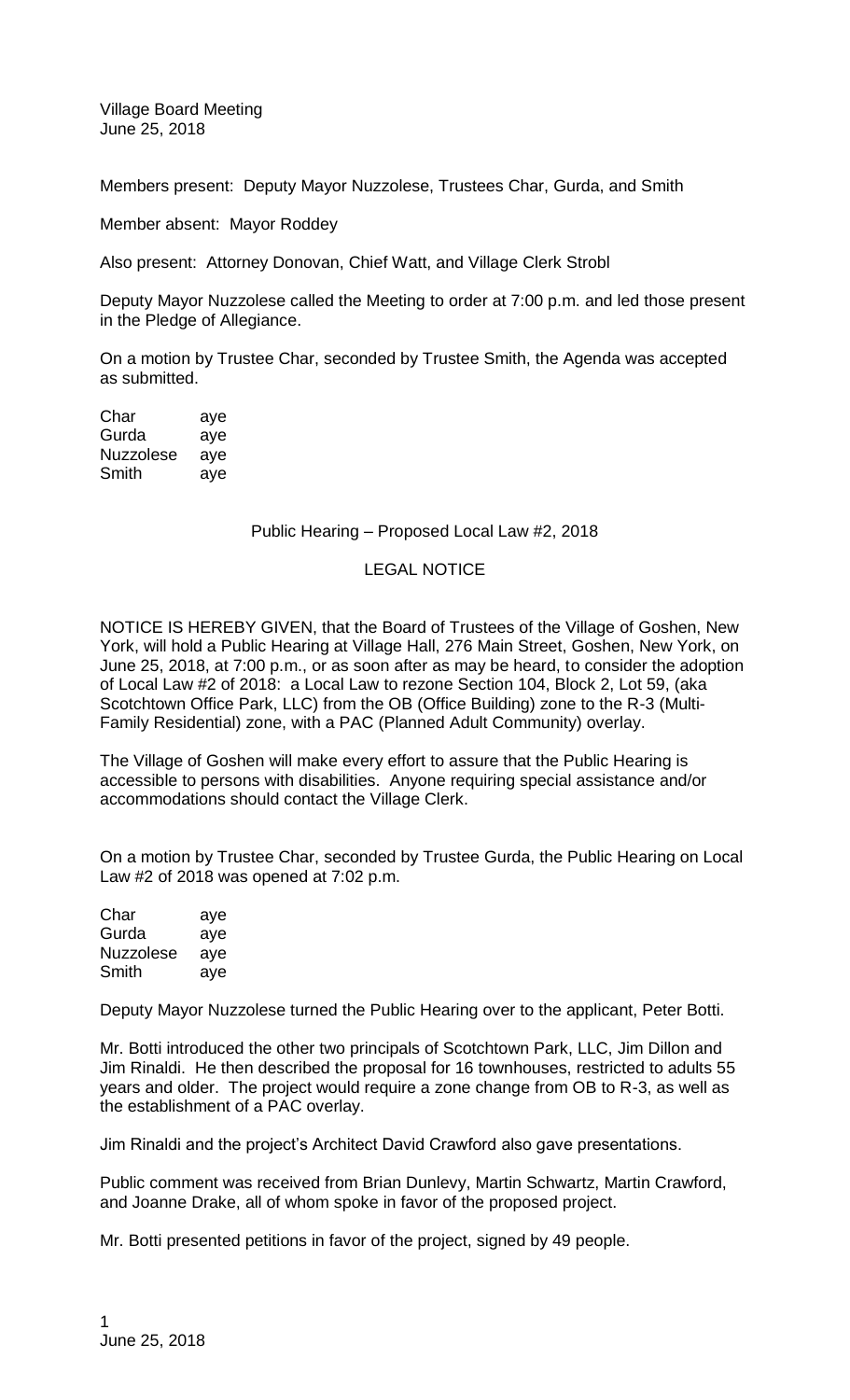On a motion by Trustee Char, seconded by Trustee Smith, the Public Hearing on Local Law #2 of 2018 was closed at 7:16 p.m.

Char aye Gurda aye Nuzzolese aye Smith aye

On a motion by Trustee Char, seconded by Trustee Smith, the Minutes of the June 11, 2018 Village Board Meeting were accepted as submitted.

| Char      | aye |
|-----------|-----|
| Gurda     | aye |
| Nuzzolese | aye |
| Smith     | aye |

## **Communications**

The Board reviewed a letter from the Alcoholism & Drug Abuse Council of Orange County, requesting use of the Village Square on August 31<sup>st</sup>, for the annual remembrance to honor those who have lost their lives due to overdose.

On a motion by Trustee Char, seconded by Trustee Smith, the request was approved pending receipt of the necessary Indemnification and Insurance.

| Char      | aye |
|-----------|-----|
| Gurda     | aye |
| Nuzzolese | aye |
| Smith     | aye |

Items of Business

On a motion by Trustee Char, seconded by Trustee Gurda, bills as examined by members of the Board were approved in accordance with Abstract 2018/2019 number 1, check numbers 14372 through 14462 in the amount of \$275,737.88.

| Char      | aye |
|-----------|-----|
| Gurda     | aye |
| Nuzzolese | aye |
| Smith     | aye |

Resolution authorizing the Village of Goshen to participate in the New York State Department of State (NYSDOS) 2018-2019 Local Government Efficiency Grant application for the Orange County Water Efficient Fleet Wash Project and support the joint application by the County of Orange, the Town of Goshen, the Village of Goshen and other municipalities, for the purpose of seeking funding for the installation of a shared water efficient Fleet Wash at the Orange County Department of Public Works Complex.

Trustee Char moved the following, which was seconded by Trustee Smith:

WHEREAS, the County of Orange, the Town of Goshen, the Village of Goshen and other municipalities share a particular interest in the prospects of constructing a shared Fleet Wash facility which would serve multiple municipalities and county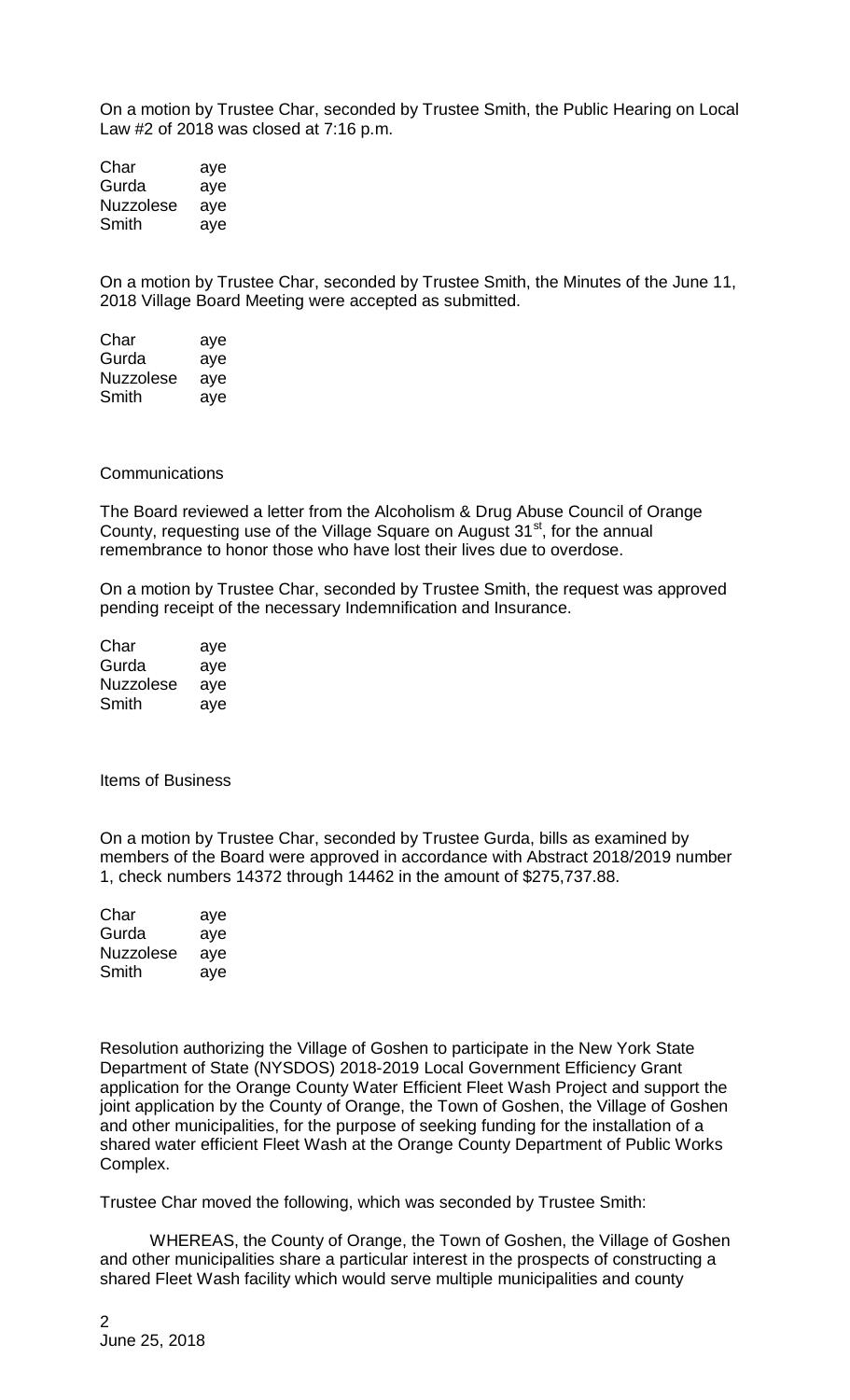departments and would provide a vehicle washing system to accommodate motor pool vehicles, trucks and heavy equipment to extend the useful life of equipment and, ultimately, save taxpayer dollars in each of the involved municipalities; and

WHEREAS, the County of Orange will be the lead applicant for this grant application; and

WHEREAS, the Town of Goshen and the Village of Goshen will be co-applicants; and

WHEREAS, the County of Orange will be the source of the 10% cash match required in the application regulations by NYS DOS, and the maximum funding request to the Local Government Efficiency Grant Program to complete the construction of the shared Fleet Wash facility will not exceed \$700,000;

NOW, THEREFORE, BE IT RESOLVED:

- 1. The Village of Goshen will participate as the co-applicant in the above specified application and the scope of work includes the construction of a 40' x 50' water efficient Fleet Wash building to provide vehicle washing operations while using green technology to reduce the water and prevent the discharge of various contaminants to nearby ground and surface water systems.
- 2. The Village of Goshen intends to enter into an inter-municipal agreement which will describe the scope of shared services in detail; and
- 3. The Village Mayor is authorized to execute any and all papers and agreements required in connection with such application, subject to review thereof by the Village Attorney for purposes of form and content.

| Char             | aye |
|------------------|-----|
| Gurda            | aye |
| <b>Nuzzolese</b> | aye |
| Smith            | ave |

On a motion by Trustee Gurda, seconded by Trustee Char, Court Clerk Leta Jagielski is hereby authorized to attend the New York State Association of Magistrates' Court Clerks Annual Conference, to be held September 16 through September 19, 2018, in Lake Placid, New York. The total cost for this conference, including lodging and meals, will be \$961.00.

| Char      | aye |
|-----------|-----|
| Gurda     | aye |
| Nuzzolese | aye |
| Smith     | aye |